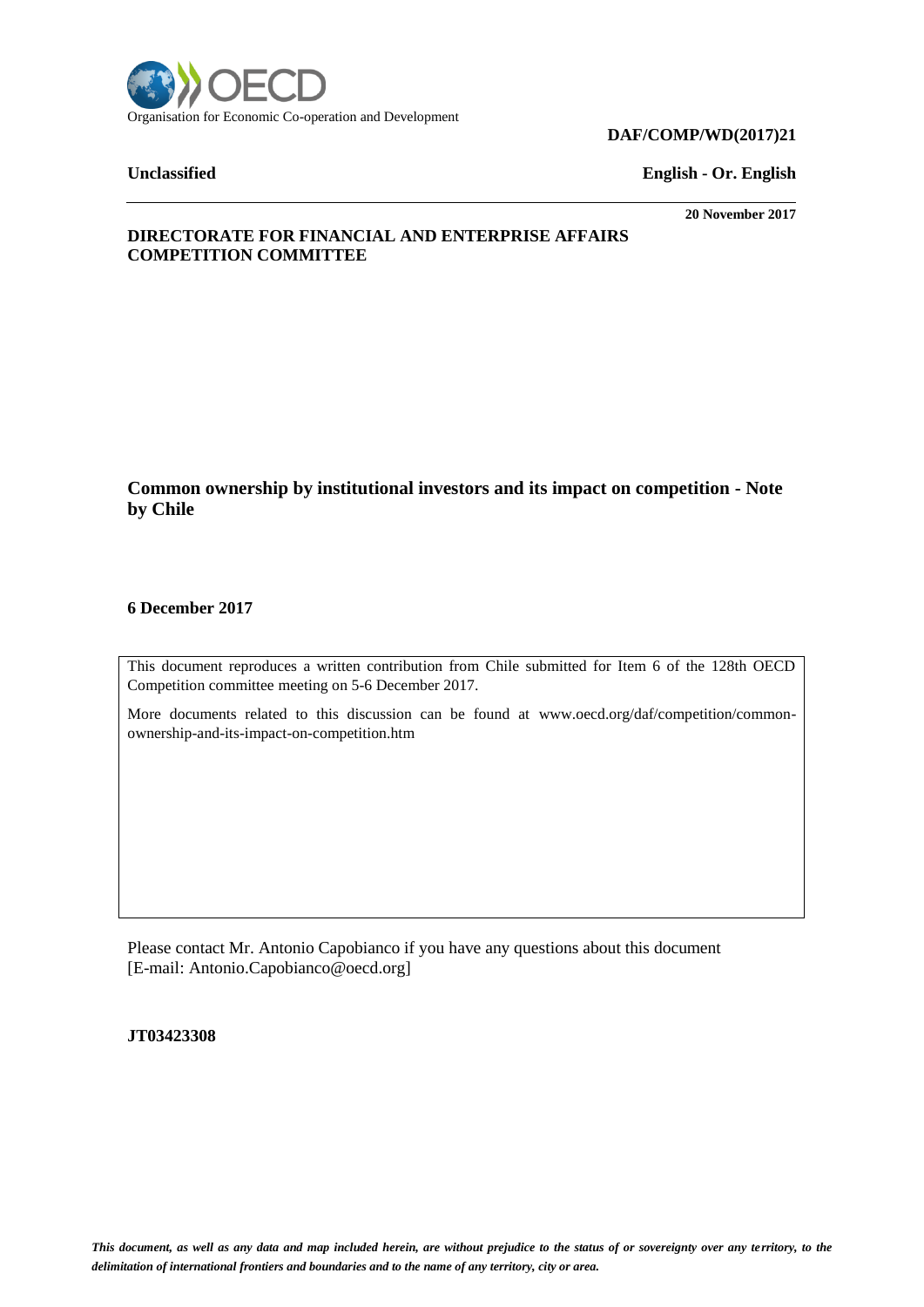# *Chile*

#### **1. Introduction**

1. On August 30, 2016, Law No. 20.945 amended the Chilean competition law (or "DL 211"). Among other reforms, and according to the concerns that were raised at the time by the Fiscalía Nacional Económica (Chilean Competition Authority or "FNE"), the law introduced two innovations regarding the structural links between competing companies. On one side, an express prohibition of interlocking in article 3 letter d) of DL 211; and, on the other hand, a system of mandatory notification on acquisitions of minority interests in the ownership of competitors, in its articles  $4 \text{ bis}^1$  (and also  $4$ transitory). Nevertheless, before explaining in detail this new regulation, it is important to highlight how this issue was approached before the new law will be given.

#### **2. Study on minority shareholding and interlocking**

2. The discussion for the law approved in 2016 was preceded by the study of the FNE "Minority participations and common directors between competing companies" published in November 2013, which could be pointed as the direct source of the new regulation. The study dealt with the competition analysis of both figures, with reference to the North American and European systems. For its preparation, special consideration was given to the contributions on the subject drafted by Mr. Michael Jacobs, who was commissioned for these purposes.

3. The 2013 study dealt with the framework of identifiable risks that the minority participation or interlocking relationships between companies could provoke, explaining in detail what is the incentive change generated by both. In a manner similar to a unilateral risk analysis in relation to concentration operations, it was then argued, the active and passive minority participations alter the incentives to compete in a scenario of independence between the firms. This study also addressed the way in which direct interlocking and minority participation could increase coordination risks, as they increased symmetry or transparency and decreased the incentives to deviate from possible collusion.

<sup>1</sup> "Article 4 bis. - The acquisition, by a company or an entity that belongs to its business group, of direct or indirect participation, in more than 10% of the capital of a competing company, considering its own shares and those managed by third parties, must be informed to Fiscalia Nacional Economica no later than sixty days after its conclusion. The FNE may open an investigation regarding to those acts in order to verify infractions to article 3.

The obligation to inform established in the previous paragraph will only apply in the event that the acquiring company, or its business group, as appropriate, and the company whose participation is acquired, have, each separately, an annual income from sales, services and other related activities that exceed one hundred thousand UF in the last calendar year. In case the obligation to inform established in this article is infringed, the measures of article 26 can be applied, as well as those preventive, corrective or prohibitive measures that may be necessary."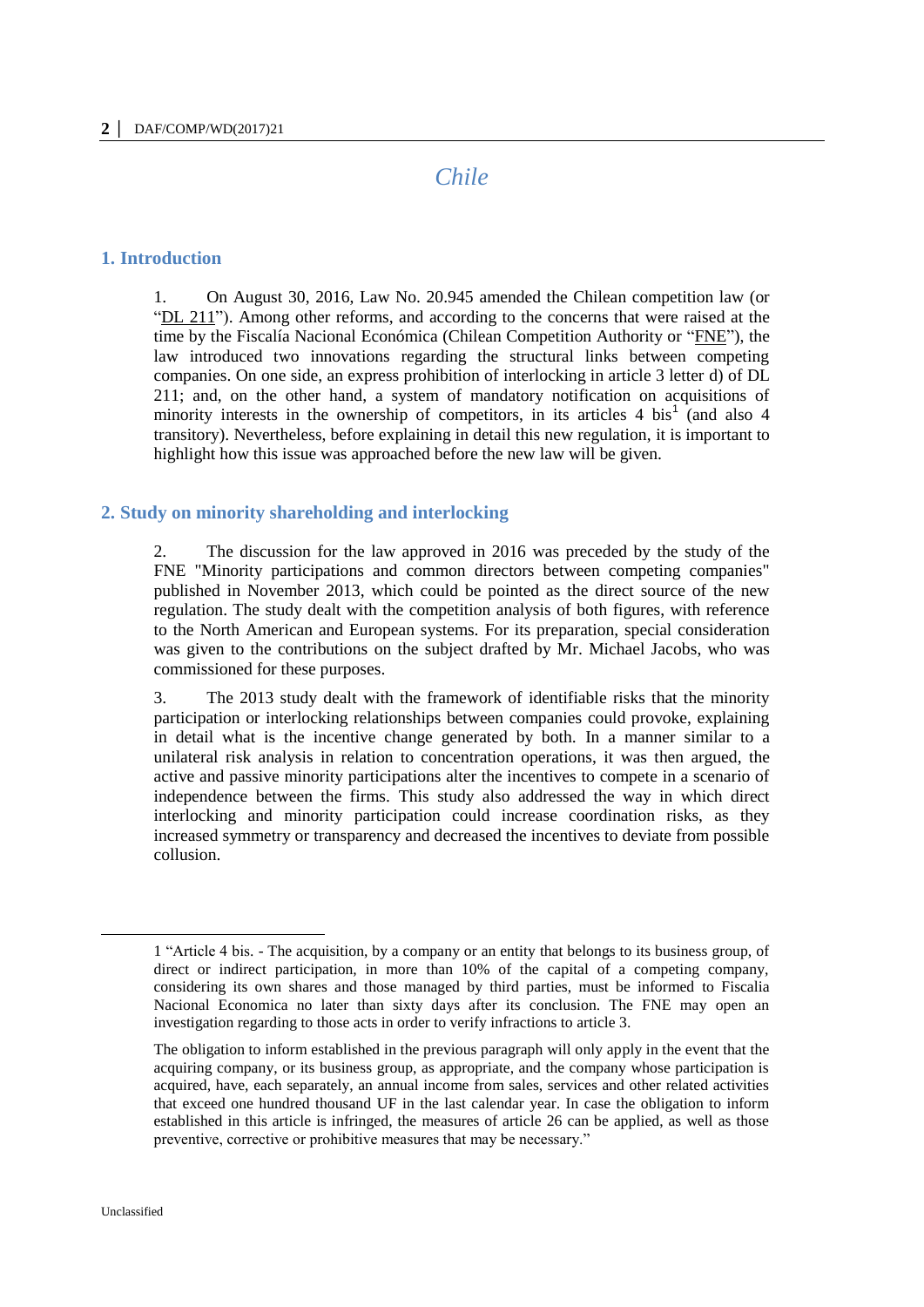# **3. New notification system for minority partnerships**

 $\overline{a}$ 

4. The notification system introduced by art. 4 bis introduces a legal obligation to inform the FNE of the acquisition of a minority participation in a competing firm within sixty days of the completion of the operation. The law establishes sanctions in case of contravention of this obligation.

5. According the law, the minority participation acquisitions must be notified when the following conditions are met:

- 1. a company or entity that is part of its business group by itself or through third parties-, directly or indirectly acquires more than 10% of the capital of a competing company, and
- 2. both companies the acquiring and the acquired- or the business groups to which they belong, each in the last calendar year have annual revenues for sales, services or other related activities exceed the limit established in the law (currently, around USD 4.2 million). $^2$ .

6. If the criteria established above are met and the obligation is not fulfilled within the legal period of sixty days, the same article authorizes the imposition of the sanctions of art. 26 DL 211 and other preventive, corrective or prohibitive measures deemed adequate. Given the nature of the obligation, the sanction will consist essentially in the imposition of a fine up to 60,000 tax units per year ("UTA") -USD 53 million, approximately<sup>-3</sup>. For the determination of the amount in particular, the judge is required to consider the standards established in the final clause of art. 26 letter  $c)^4$ . As a reference for other sanctions for non-compliance or delay in satisfying obligations contained in the same law, it might be consider, the fines imposed per day of delay in the notification of merger operations<sup>5</sup> and for the breach of the obligation to provide background information in an investigation carried out by the  $FNE<sup>6</sup>$ .

7. To facilitate the transmission and systematization derived from the new obligation to inform, the FNE prepared a form with the essential elements to notify<sup>7</sup>.

<sup>2</sup> A threshold of 100,000 Unidades de Fomento (approximately USD 4.2 million, at October 30, 2017) has been established by the law.

<sup>3</sup> Considering the value of \$561,432 pesos of the UTA in October 2017, and the average value of \$ 629.18 of the dollar observed during the same month.

<sup>4</sup> The economic benefit obtained with the infraction, if any; severity of the behaviour; dissuasive effect; recidivism; economic capacity of the offender; and the collaboration that has been provided to the Prosecutor before or during the investigation.

<sup>5</sup> The art. 26 letter e) authorizes the application of a fine of up to 20 UTA for each day of delay.

<sup>6</sup> The final paragraph of art. 39, letter h) allows the appliance of a fine up to 2 UTA for each day of delay, when the request for information was not answered unjustifiably, or only partially answered.

<sup>7</sup> See: [http://www.fne.gob.cl/2016/12/02/formulario-para-notificar-participaciones-en-empresas](http://www.fne.gob.cl/2016/12/02/formulario-para-notificar-participaciones-en-empresas-competidoras/)[competidoras/](http://www.fne.gob.cl/2016/12/02/formulario-para-notificar-participaciones-en-empresas-competidoras/)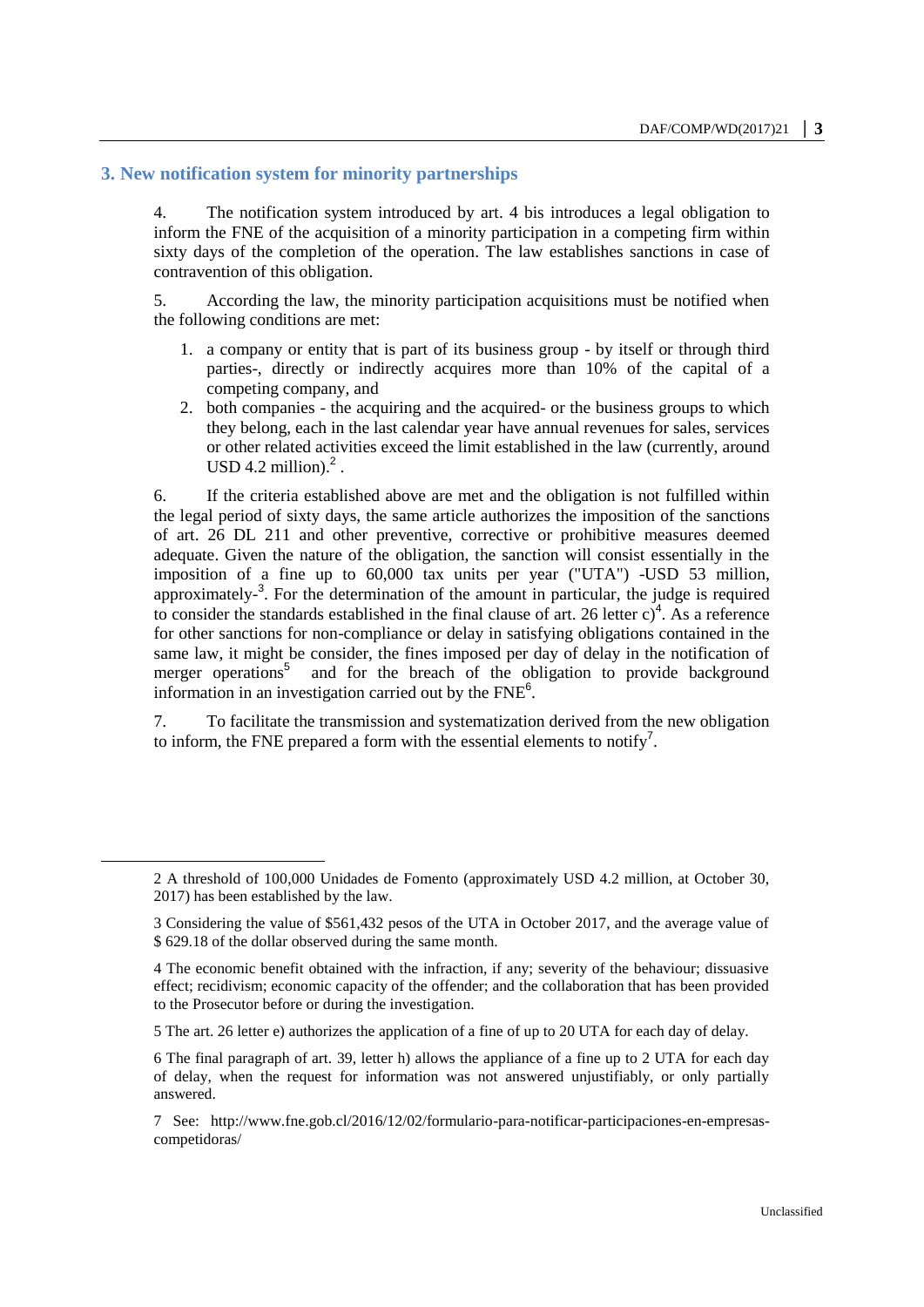#### **4 │** DAF/COMP/WD(2017)21

#### **4. Analysis of potentially anti-competitive cases**

8. If in the analysis of the operation, the FNE finds risks of anticompetitive effects considered as relevant, such as, for example, the concentration of the market, the percentage of the acquired participation in the competitor or the symmetry between the offered products, it may initiate an investigation to determine the existence of such effects, and the most appropriate measures $\delta$ . The maximum term to file those actions regarding a notified operation is the statute of limitations for most competition offenses: three years from the execution of the operation, for those notified by Art. 4 bis.

9. The study of potential effects derived from minority participation includes an analysis of the risks and efficiencies involved in the operation, which is similar to the analysis carried out in relation to the review of a merger, focusing on unilateral and coordinated risks. When facing an operation that is already executed, it is possible that there may also exist anticompetitive effects (materialized risks), which must be assessed. In addition to a defense of efficiencies by the party who makes the investment, the analysis considers the risks level of these operations according to the competition conditions in the relevant market.

10. In case the risks and/or anticompetitive effects are significant, the FNE may conclude that the minority participation in the competitor is one of those facts, acts or conventions that impede, restrict or interfere with free competition, or tend to produce such effects, in accordance with article 3 paragraph 1 of DL 211. If so, the main sanctions and relevant measures of art. 26 of DL 211 may be applicable such as imposition of fines, the disinvestment of minority participation, and the establishment of restrictions on the rights that result from the participation<sup>9</sup>, in order to mitigate the identified risks.

### **5. Interlocking directorates regulation**

11. Prohibition of interlocking was also introduce by the 2016 amendment (article 3, letter d), taking the form of a legal presumption.

12. Our jurisdiction prohibits the participation of a person in relevant executive positions or as a director, in two or more undertakings that compete with each other, if the business group to which the undertakings belongs, has annual incomes for sales, services or other activities, over USD 4,3 million approximately.

13. The legislator assumed that a dual presence in relevant positions might conduce to anticompetitive conducts, such as sensitive commercial information exchange, but limited the prohibition to larger firms due the effects they could have in the market, in comparison to smaller firms.

 $\overline{a}$ 

<sup>8</sup> The Fiscalía Nacional Económica develops its investigations in accordance with the provisions of DL 211, as established in the Internal Instructions for the Development of Investigations of the FNE. Document elaborated in May 2013, available at: http://www.fne.gob.cl/wpcontent/uploads/2017/05/Instr.\_investigaciones\_2013.pdf

<sup>9</sup> Adjusting them towards a passive participation, in which the purchaser renounces his rights of administration, delegation or election of directors, access to commercially sensitive information, among other measures.